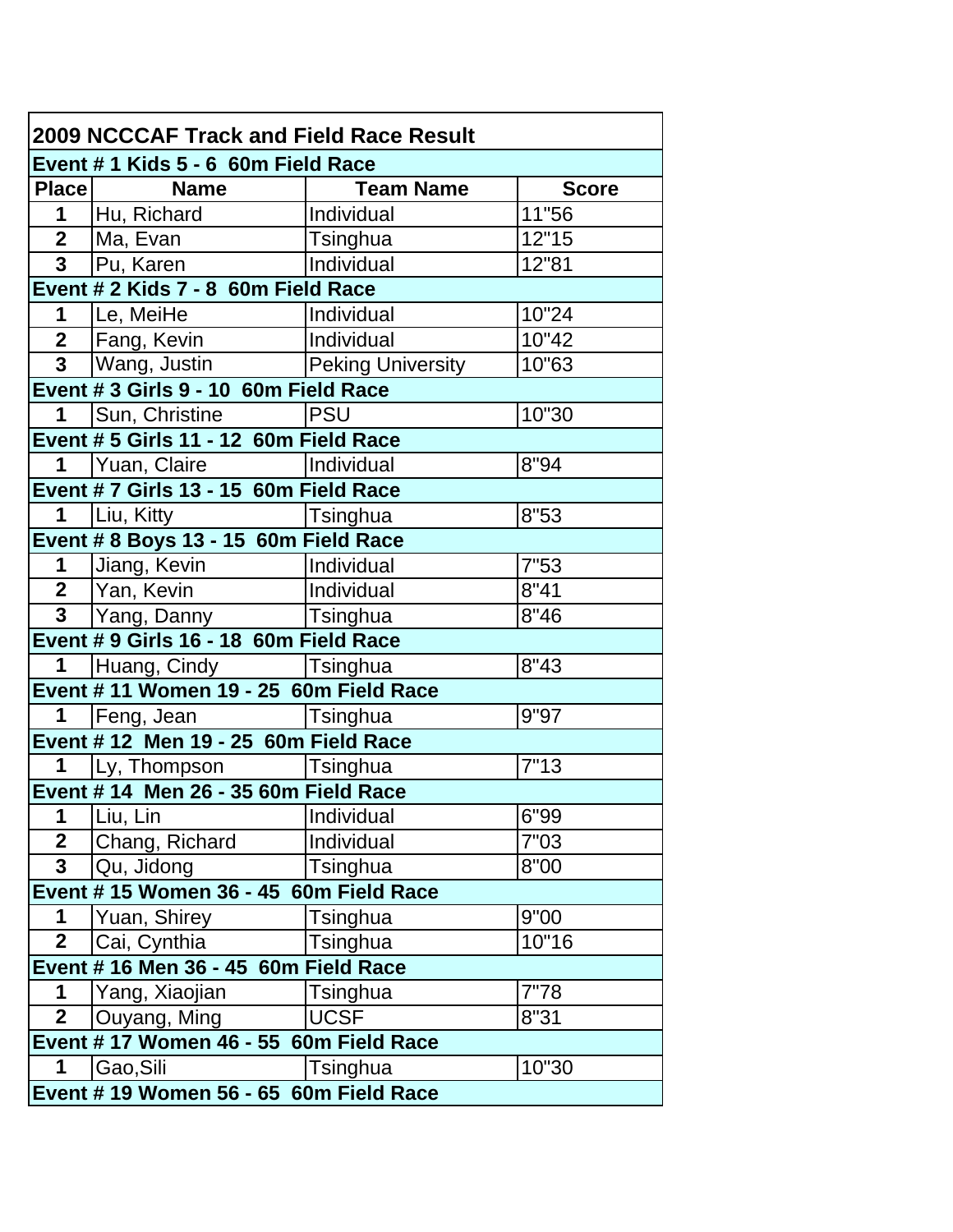| 1                                      | Woo, Kit                                 | Individual               | 9"28     |  |
|----------------------------------------|------------------------------------------|--------------------------|----------|--|
|                                        | Event # 21 Women 66 up 60m Field Race    |                          |          |  |
| 1                                      | Jiang, Xueqin                            | Tsinghua                 | 15"49    |  |
|                                        | Event # 22 Men 66 up 60m Field Race      |                          |          |  |
| 1                                      | Zhang, Pingan                            | Tsinghua                 | 10"54    |  |
| $\overline{2}$                         | Qu, Limin                                | Tsinghua                 | 15"28    |  |
|                                        | Event # 23 Kids 7 - 8 400m Field Race    |                          |          |  |
| 1                                      | Liu, Eric                                | <b>HNFA</b>              | 1'31"19  |  |
| $\overline{2}$                         | Jiang, Oliver                            | Individual               | 1'36"16  |  |
|                                        | Event # 24 Kids 9 - 10 400m Field Race   |                          |          |  |
| $\mathbf{1}$                           | Chen, Toger Sunny                        | <b>HNFA</b>              | 1'19"50  |  |
| $\overline{2}$                         | Zhao, David                              | Individual               | 1'26"14  |  |
| $\overline{3}$                         | Tang, Andrew                             | Individual               | 1'28"93  |  |
|                                        | Event # 26 Boys 11 - 12 400m Field Race  |                          |          |  |
| $\mathbf 1$                            | Luan, Kevin                              | Individual               | 1'24"00  |  |
| $\overline{2}$                         | Tang, Charles                            | <b>Individual</b>        | 1'15"56  |  |
|                                        | Event # 28 Boys 13 - 15 400m Field Race  |                          |          |  |
| $\mathbf{1}$                           | Chen, Jeffery                            | Individual               | 56"00    |  |
| $\overline{2}$                         | Wang, Larry                              | Individual               | 1'18"31  |  |
|                                        | Event # 29 Girls 16 - 18 400m Field Race |                          |          |  |
| $\mathbf{1}$                           | Huang, Cindy  Tsinghua                   |                          | 1'11"59  |  |
|                                        | Event # 30 Boys 16 - 18 400m Field Race  |                          |          |  |
| $\mathbf 1$                            | Kuang, Handson                           | Individual               | 55"72    |  |
| 2 <sup>1</sup>                         | Wong, Jame                               | Individual               | 55"90    |  |
| $\overline{3}$                         | Chang, Alvin                             | Tsinghua                 | 56"97    |  |
|                                        | Event #31 Women 19 - 25 400m Field Race  |                          |          |  |
| $\mathbf 1$                            | Fang, Lean                               | Tsinghua                 | 1'12"26  |  |
|                                        | Event # 32 Men 19 - 25 400m Field Race   |                          |          |  |
| $\mathbf{1}$                           | Ly, Thompson                             | Tsinghua                 | 1'03"03  |  |
|                                        | Event # 33 Women 26 - 35 400m Field Race |                          |          |  |
| 1                                      | Zhou, Travy                              | Tsinghua                 | 1'25"09  |  |
| $\overline{2}$                         | Yao, Nan                                 | Tsinghua                 | 1'37"10  |  |
|                                        | Event # 34 Men 26 - 35 400m Field Race   |                          |          |  |
| 1                                      | Zhang, Lei                               | Tsinghua                 | 1'06"34  |  |
| $\overline{2}$                         | Yi, Yanyou                               | Tsinghua                 | 1'11''43 |  |
| Event # 36 Men 36 - 45 400m Field Race |                                          |                          |          |  |
| 1                                      | Dickstein, Matt                          | Tsinghua                 | 1'01"34  |  |
| $\overline{2}$                         | Huang, Jiantao                           | Tsinghua                 | 1'04"47  |  |
|                                        | Event # 37 Women 46 - 55 400m Field Race |                          |          |  |
| $\mathbf 1$                            | Wu,Min                                   | <b>Peking University</b> | 1'32"02  |  |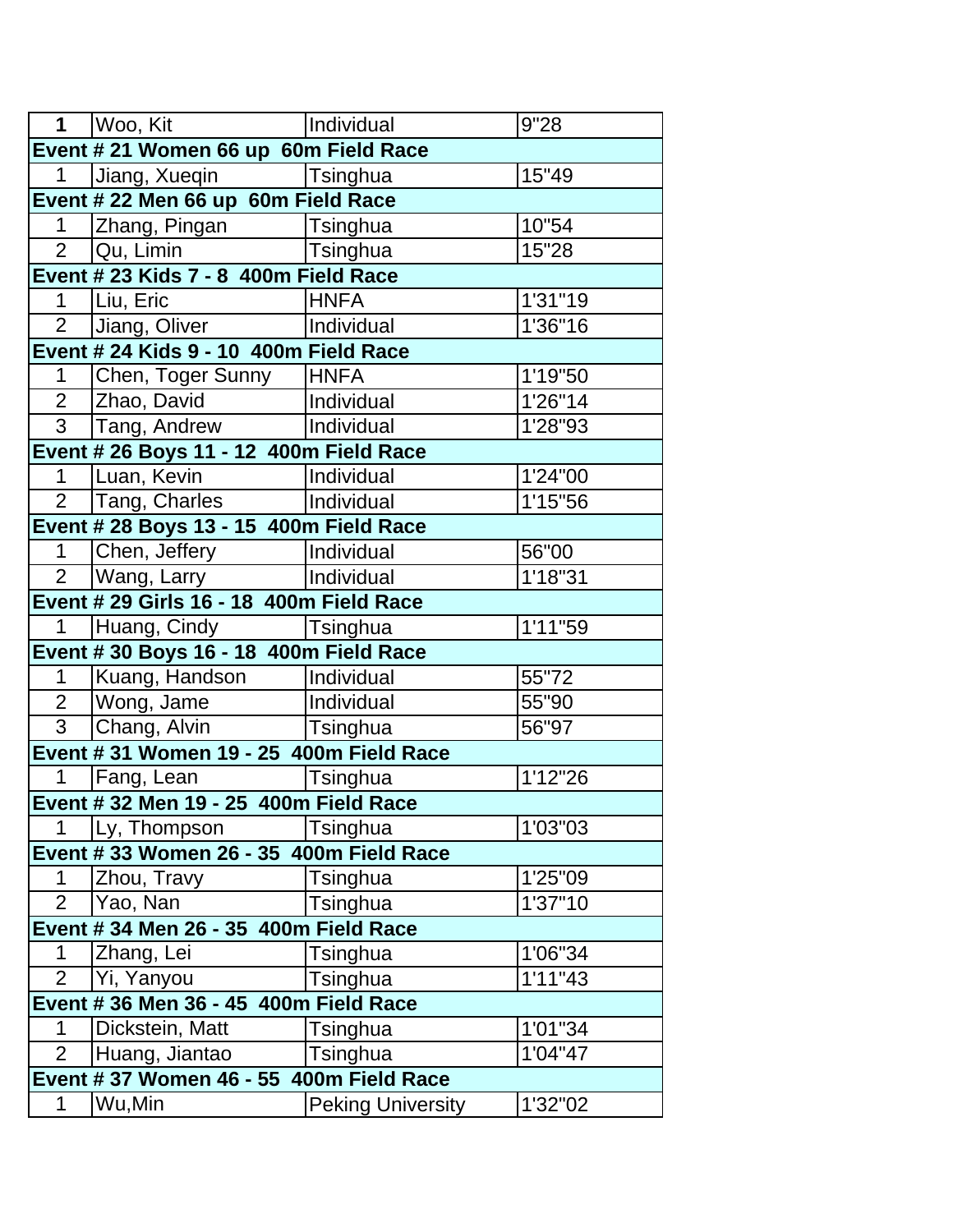|                | 2 Chen, Lei Yang                          | <b>Peking University</b> | 1'49"35 |
|----------------|-------------------------------------------|--------------------------|---------|
|                | Event # 38 Men 46 - 55 400m Field Race    |                          |         |
| 1              | Li, Zong Jian                             | <b>Tsinghua</b>          | 1'00"78 |
|                | $\overline{2}$   Tang, Chao               | Individual               | 1'17"84 |
|                | 3   Wong, Paul                            | <b>WVCS</b>              | 1'21"17 |
|                | Event # 44 Boys 13 - 15 1500M Field Race  |                          |         |
| $\mathbf 1$    | Jin, Jason                                | Tsinghua                 | 4'54"11 |
|                | 2   Wei, Richard                          | Tsinghua                 | 4'58"50 |
|                | Event # 45 Girls 16 - 18 1500M Field Race |                          |         |
| $1 -$          | Huang, Cindy   Tsinghua                   |                          | 4'59"53 |
| $2^{\circ}$    | Leah, Dickstein                           | <b>Tsinghua</b>          | 5'25"91 |
|                | Event # 46 Boys 16 - 18 1500M Field Race  |                          |         |
| $\mathbf 1$    | Tao, Jack                                 | Individual               | 4'24"50 |
|                | $\overline{2}$   Tao, Jay                 | Individual               | 4'49"77 |
|                | Event # 47 Women 19 - 25 1500M Field Race |                          |         |
| $1 \quad$      | Fend, Lean   Tsinghua                     |                          | 5'05"12 |
|                | Event # 49 Women 26 - 35 1500M Field Race |                          |         |
| 1              | Zuo, Mingli                               | Tsinghua                 | 5'32"18 |
|                | Event # 50 Men 26 - 35 1500M Field Race   |                          |         |
| 1              | Xia, Huaxia   Tsinghua                    |                          | 5'38"94 |
|                | Event # 51 Women 36 - 45 1500M Field Race |                          |         |
| $1 \quad$      | Yao, Yanjiang   Tsinghua                  |                          | 5'53"20 |
|                | Event # 52 Men 36 - 45 1500M Field Race   |                          |         |
| $1 \quad$      | Huang, Jiantao                            | Tsinghua                 | 4'54"03 |
| 2 <sup>1</sup> | Ng, Paul                                  | Tsinghua                 | 5'22"77 |
| 3 <sup>1</sup> | Fen, Andy                                 | Tsinghua                 | 5'48"78 |
|                | Event # 57 Kids 7 - 8 4x100 Relay Race    |                          |         |
| $1 \quad$      | <b>Tsinghua</b>                           | Kids                     | 1'14"02 |
|                | Event # 61 Girls 13 - 15 4x100 Relay Race |                          |         |
| 1              | Tsinghua                                  | Girls                    | 1'02"12 |
|                | Event # 62 Boys 13 - 15 4x100 Relay Race  |                          |         |
| 1              | Tsinghua                                  | <b>Kids</b>              | 54"25   |
|                | Event # 64 Boys 16 - 18 4x100 Relay Race  |                          |         |
| 1.             | Individual                                | <b>Boys</b>              | 48"72   |
|                | Event # 65 Women 19 - 25 4x100 Relay Race |                          |         |
| 1              | Tsinghua                                  | Women                    | 57"46   |
|                | Event # 67 Women 26 - 35 4x100 Relay Race |                          |         |
| 1              | Tsinghua-A                                | Women                    | 1'06"03 |
| $\overline{2}$ | Tsinghua-B                                | Women                    | 1'10"75 |
|                | Event # 68 Men 26 - 35 4x100 Relay Race   |                          |         |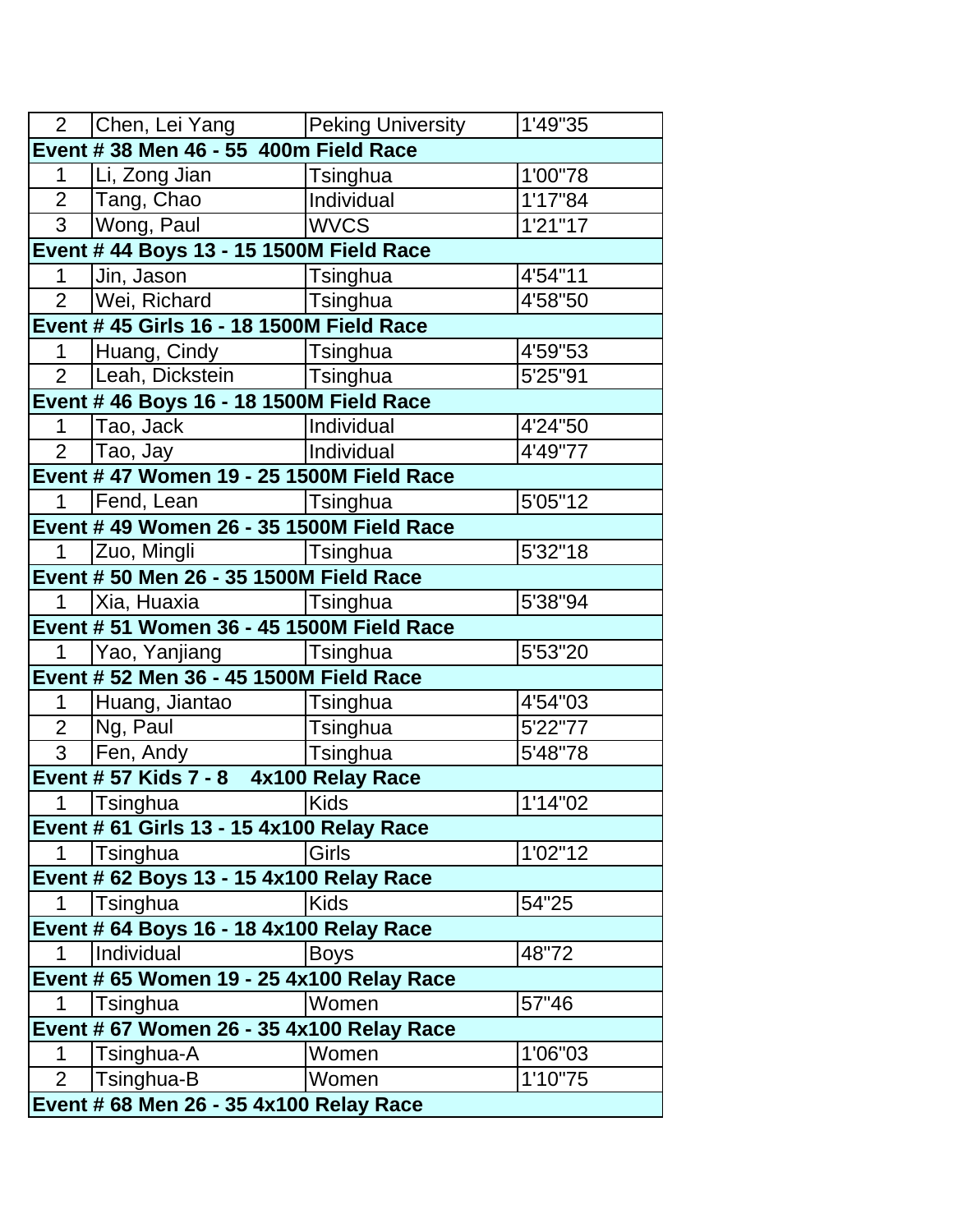| $1 \quad$                                 | Tsinghua                                     | Men                      | 53"97   |  |  |
|-------------------------------------------|----------------------------------------------|--------------------------|---------|--|--|
| Event # 69 Women 36 - 45 4x100 Relay Race |                                              |                          |         |  |  |
| 1                                         | Tsinghua                                     | Women                    | 1'04"13 |  |  |
| $\overline{2}$                            | <b>HNFA</b>                                  | Women                    | 1'06"93 |  |  |
|                                           | Event # 70 Men 36 - 45 4x100 Relay Race      |                          |         |  |  |
| 1                                         | Tsinghua                                     | Men                      | 1'00"87 |  |  |
|                                           | Event # 71 Women 46 - 55 4x100 Relay Race    |                          |         |  |  |
| 1                                         | Tsinghua                                     | Women                    | 1'12"94 |  |  |
|                                           | Event #72 Men 46 - 55 4x100 Relay Race       |                          |         |  |  |
| 1                                         | Tsinghua                                     | Men                      | 56"62   |  |  |
|                                           | Event # 73 Women 56 - 65 4x100 Relay Race    |                          |         |  |  |
| $\mathbf 1$                               | Tsinghua                                     | Women                    | 1'24"73 |  |  |
|                                           | Event # 75 Kids 5 - 6 100M Track Race        |                          |         |  |  |
| 1                                         | Lu, Andy                                     | Individual               | 20"31   |  |  |
| $\overline{2}$                            | She, Wendy                                   | Individual               | 21"12   |  |  |
| 3 <sup>1</sup>                            | Pu, Karen                                    | Individual               | 21"21   |  |  |
|                                           | Event #76 Kids 7 - 8 100M Track Race         |                          |         |  |  |
| 1                                         | Le, MeiHe                                    | Individual               | 16"91   |  |  |
| $\overline{2}$                            | Wang, Justin                                 | <b>Peking University</b> | 17"59   |  |  |
| $\overline{3}$                            | Zhai, Dylan                                  | Individual               | 18"12   |  |  |
|                                           | Event #77 Girls 9 - 10 100M Track Race       |                          |         |  |  |
| 1                                         | Yang, Nancy                                  | Individual               | 16"53   |  |  |
| $\overline{2}$                            | Sun, Christina                               | <b>PSU</b>               | 16"61   |  |  |
| 3 <sup>1</sup>                            | Tang, Allen                                  | Individual               | 18"47   |  |  |
|                                           | <b>Event #78 Boys 9 - 10 100M Track Race</b> |                          |         |  |  |
| $\mathbf 1$                               | Tian, Alex                                   | Individual               | 17"00   |  |  |
| $\overline{2}$                            | Fu, Grant                                    | Individual               | 17"87   |  |  |
|                                           | Event #79 Girls 11 - 12 100M Track Race      |                          |         |  |  |
| $\mathbf 1$                               | Yuan, Claire                                 | Individual               | 14'09   |  |  |
|                                           | Event # 80 Boys 11 - 12 100M Track Race      |                          |         |  |  |
| 1                                         | Sea, Brian                                   | Individual               | 15"50   |  |  |
| Event # 81 Girls 13 - 15 100M Track Race  |                                              |                          |         |  |  |
| 1                                         | Feng, Karen                                  | Tsinghua                 | 13"35   |  |  |
| $\overline{2}$                            | Lai, Sharry                                  | Tsinghua                 | 14"41   |  |  |
| Event # 82 Boys 13 - 15 100M Track Race   |                                              |                          |         |  |  |
| 1                                         | Chen, Jeffrey                                | Individual               | 11"66   |  |  |
| $\overline{2}$                            | Jiang, Kavin                                 | Individual               | 12"25   |  |  |
| $\overline{3}$                            | Wei, Richard                                 | Tsinghua                 | 12"31   |  |  |
|                                           | Event # 83 Girls 16 - 18 100M Track Race     |                          |         |  |  |
| 1                                         | Huang, Cindy                                 | Tsinghua                 | 16"01   |  |  |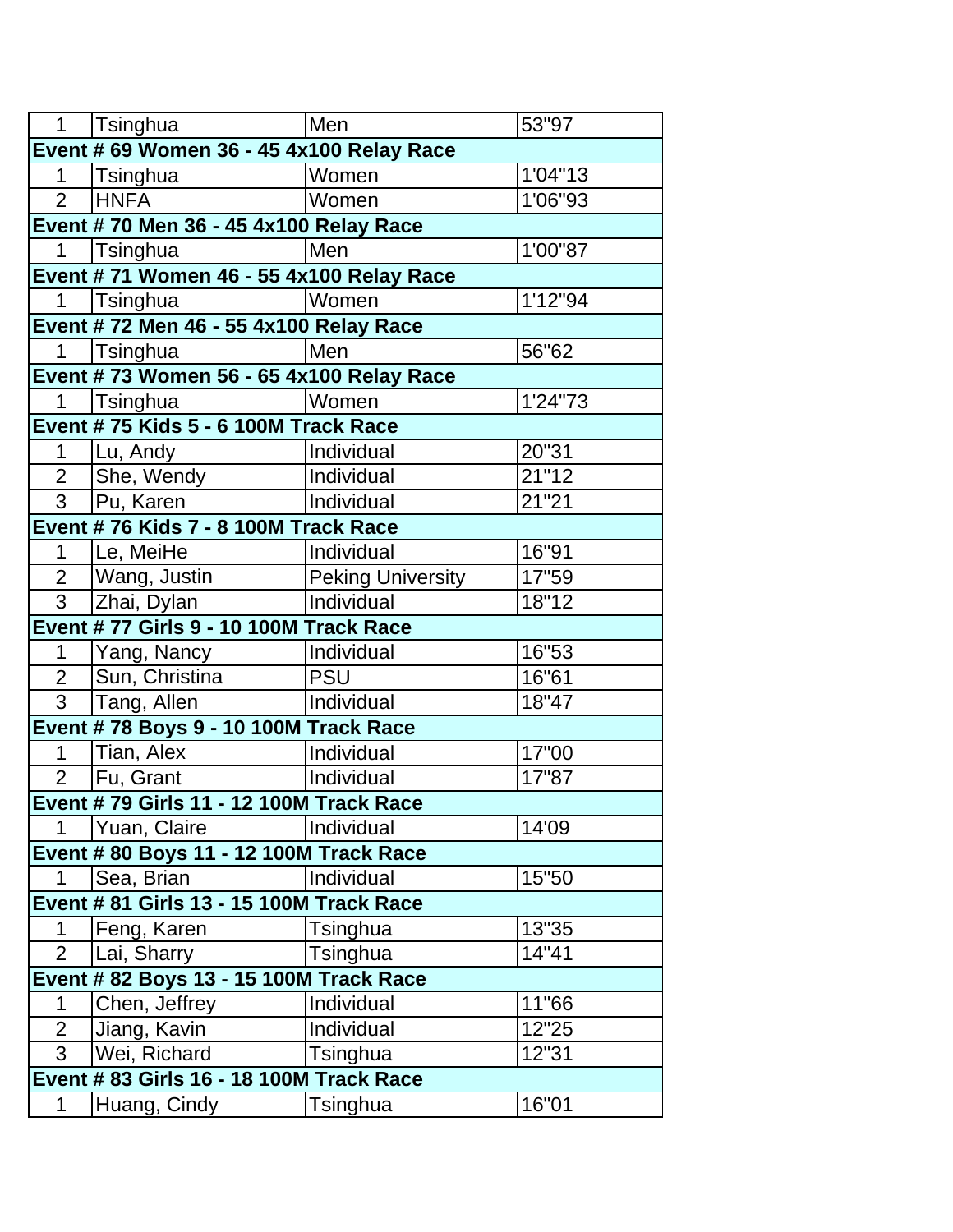| Event # 84 Boys 16 - 18 100M Track Race  |                                          |                          |         |  |
|------------------------------------------|------------------------------------------|--------------------------|---------|--|
| 1                                        | Kang, Ted                                | Tsinghua                 | 14"50   |  |
|                                          | Event # 85 Women 19 - 25 100M Track Race |                          |         |  |
| 1                                        | Feng, Lean   Tsinghua                    |                          | 14"10   |  |
|                                          | Event # 86 Men 19 - 25 100M Track Race   |                          |         |  |
| 1                                        | Tam, Raymond                             | Individual               | 11"37   |  |
|                                          | 2 Ly, Thompson   Tsinghua                |                          | 11"48   |  |
|                                          | Event # 87 Women 26 - 35 100M Track Race |                          |         |  |
| $\mathbf{1}$                             | Cai, Xia                                 | <b>Tsinghua</b>          | 15"03   |  |
|                                          | Event # 88 Men 26 - 35 100M Track Race   |                          |         |  |
| 1                                        | Chang, Richard                           | Individual               | 11"22   |  |
|                                          | $\overline{2}$   Liu, Lin                | Individual               | 11"88   |  |
|                                          | 3 Fang, Alupay                           | Individual               | 12"13   |  |
|                                          | Event # 89 Women 36 - 45 100M Track Race |                          |         |  |
| $\mathbf 1$                              | Zhou, Tracy   Tsinghua                   |                          | 15"25   |  |
|                                          | Event # 90 Men 36 - 45 100M Track Race   |                          |         |  |
| $1 \quad$                                | Yang, Xiaojian                           | Tsinghua                 | 12"60   |  |
|                                          | 2   Weng, Dennis                         | Individual               | 12"82   |  |
| $\overline{3}$                           | Mou, Michael                             | Individual               | 16"12   |  |
|                                          | Event # 91 Women 46 - 55 100M Track Race |                          |         |  |
| $\mathbf 1$                              | Sun, Mary                                | <b>PSU</b>               | 20"44   |  |
|                                          | Event # 92 Men 46 - 55 100M Track Race   |                          |         |  |
| $\mathbf{1}$                             | Zhai, Xiaodong                           | Individual               | 14"19   |  |
| 2 <sup>7</sup>                           | Chao, Tang   Individual                  |                          | 14"94   |  |
|                                          | Event # 94 Men 56 - 65 100M Track Race   |                          |         |  |
|                                          | 1   Li, Zong Jian                        | Tsinghua                 | 12"05   |  |
|                                          | Event # 95 Women 66 up 100M Track Race   |                          |         |  |
|                                          | 1 Jiang, Xueqin                          | Tsinghua                 | 27"66   |  |
|                                          | Event # 96 Men 66 up 100M Track Race     |                          |         |  |
| 1                                        | Luo, Guiyun                              | <b>Peking University</b> | 28"78   |  |
| $\overline{2}$                           | Qu, Limin                                | Tsinghua                 | 28"87   |  |
|                                          | Event # 97 Kids 7 - 8 800M Track Race    |                          |         |  |
| 1                                        | Yu, Christine                            | Individual               | 3'09"04 |  |
| $\overline{2}$                           | Liu, Eric                                | <b>HNFA</b>              | 3'20"00 |  |
| 3                                        | Liang, Christopher                       | Individual               | 3'30"66 |  |
| Event # 98 Kids 9 - 10 800M Track Race   |                                          |                          |         |  |
| 1                                        | Chen, Tiger Sunny                        | <b>HNFA</b>              | 3'12"57 |  |
| $\overline{2}$                           | Dang, Eric                               | Individual               | 3'34"00 |  |
| 3                                        | Shi, Jayson                              | <b>UCSF</b>              | 3'38"06 |  |
| Event # 102 Boys 13 - 15 800M Track Race |                                          |                          |         |  |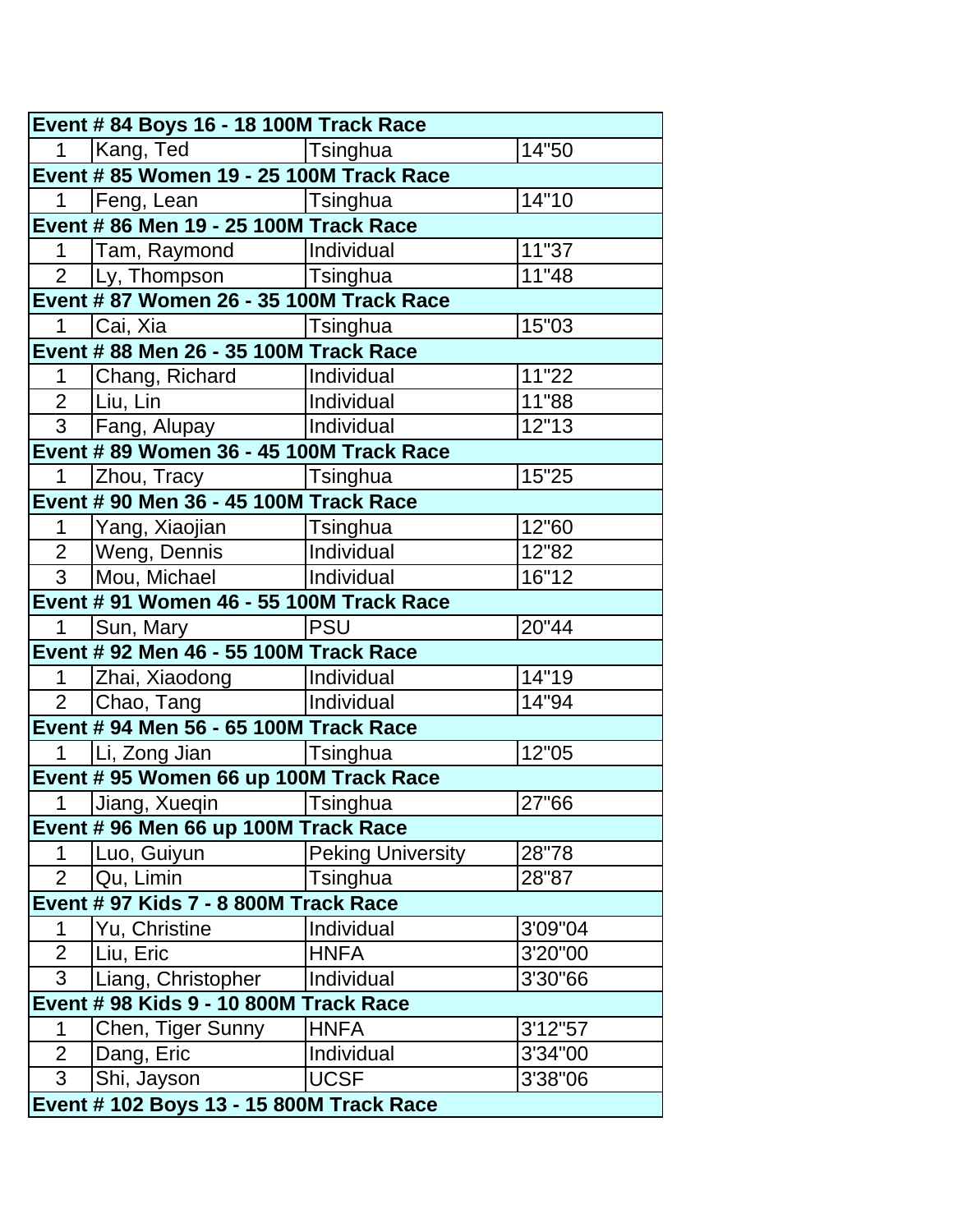|                | 1   Wong, David                           | <b>WVCS</b>              | 3'18"44 |
|----------------|-------------------------------------------|--------------------------|---------|
|                | Event # 103 Girls 16 - 18 800M Track Race |                          |         |
| $\mathbf 1$    | Huang, Cindy                              | Tsinghua                 | 2'38"03 |
| $2^{\circ}$    | Wang, Chianna                             | <b>Tsinghua</b>          | 2'50"60 |
|                | Event # 105 Women 19 - 25 800M Track Race |                          |         |
| $\mathbf 1$    | Tang, Lauren                              | Tsinghua                 | 2'48"67 |
|                | Event # 106 Men 19 - 25 800M Track Race   |                          |         |
| $\mathbf 1$    | Mathew, Jason   Tsinghua                  |                          | 2'11"40 |
|                | Event # 108 Men 26 - 35 800M Track Race   |                          |         |
| $\mathbf{1}$   | Frank, Alupay   Individual                |                          | 2'20"83 |
|                | Event # 109 Women 36 - 45 800M Track Race |                          |         |
| 1              | Li, Fangyi                                | <b>Tsinghua</b>          | 4'22'91 |
|                | Event # 110 Men 36 - 45 800M Track Race   |                          |         |
| $\mathbf 1$    | Huang, Jiantao   Tsinghua                 |                          | 2'29"22 |
|                | Event # 111 Women 46 - 55 800M Track Race |                          |         |
| $\mathbf 1$    | Wu, Min                                   | <b>Peking University</b> | 3'39"91 |
| $\overline{2}$ | Tan, Charlene                             | <b>Peking University</b> | 3'41"57 |
|                | Event # 112 Men 46 - 55 800M Track Race   |                          |         |
| $\mathbf 1$    | Wang, Paul                                | <b>WVCS</b>              | 3'21"98 |
| 2 <sup>1</sup> | Jin, Fukuang                              | Tsinghua                 | 4'17"03 |
|                | Event # 114 Men 56 - 65 800M Track Race   |                          |         |
| $\mathbf 1$    | Hu, Guanyu                                | Tsinghua                 | 3'22"78 |
|                | Event # 115 Kids 5 - 6 200M Track Race    |                          |         |
| $\mathbf{1}$   | Lu, Andy                                  | Individual               | 46"16   |
| 2 <sup>1</sup> | Lou, Jane                                 | Individual               | 1'02"56 |
|                | Event # 117 Girls 9 - 10 200M Track Race  |                          |         |
| 1              | Tang, Alileen                             | Individual               | 40"42   |
| $\overline{2}$ | Yang, Nancy                               | Individual               | 42"31   |
|                | Event # 118 Boys 9 - 10 200M Track Race   |                          |         |
| 1              | Tian, Alex                                | <b>Peking University</b> | 39"34   |
|                | Event # 120 Boys 11 - 12 200M Track Race  |                          |         |
| $\mathbf 1$    | Sea, Brian                                | <b>Peking University</b> | 34"73   |
|                | Event # 122 Boys 13 - 15 200M Track Race  |                          |         |
| 1              | Chen, Jeffrey                             | Individual               | 24"44   |
| $\overline{2}$ | Jiang, Kevie                              | Individual               | 26"00   |
| $\overline{3}$ | Wong, David                               | <b>WVCS</b>              | 33"97   |
|                | Event # 124 Boys 16 - 18 200M Track Race  |                          |         |
| 1              | Won, James                                | Individual               | 24"41   |
|                | Event # 126 Men 19 - 25 200M Track Race   |                          |         |
| 1              | Tam, Raymond                              | <b>Peking University</b> | 23"41   |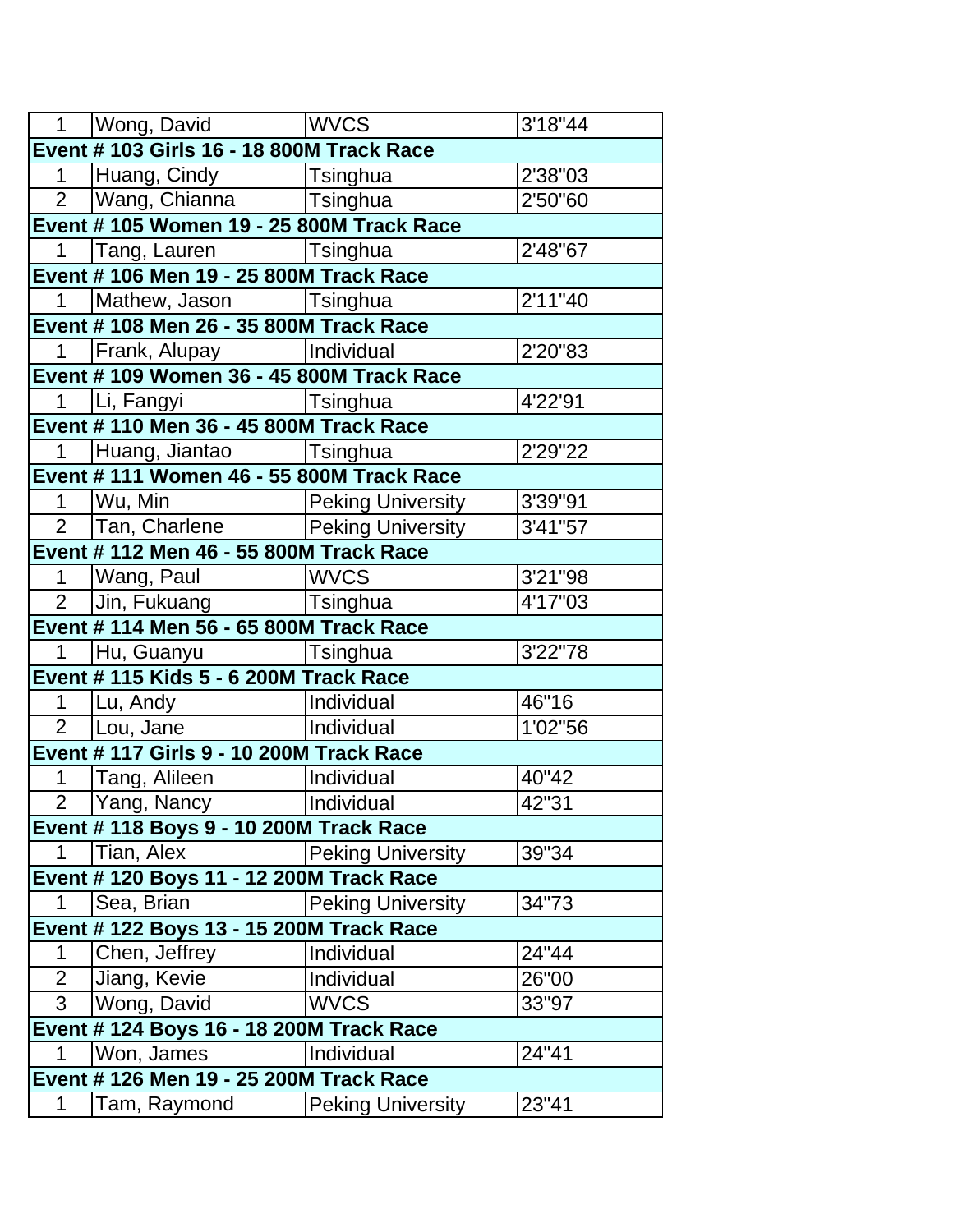|                                           | 2 Zheng, Leo Peking University                                                                                 |                          | 28"58    |  |
|-------------------------------------------|----------------------------------------------------------------------------------------------------------------|--------------------------|----------|--|
|                                           | Event # 128 Men 26 - 35 200M Track Race                                                                        |                          |          |  |
| $1 \quad$                                 | Frank, Alupay   Individual                                                                                     |                          | 25"38    |  |
|                                           | Event # 129 Women 36 - 45 200M Track Race                                                                      |                          |          |  |
|                                           | Zhou, Tracy [Tsinghua]                                                                                         |                          | 36"29    |  |
|                                           | Event # 130 Men 36 - 45 200M Track Race                                                                        |                          |          |  |
| 1                                         | Yang, Xiaojian                                                                                                 | Tsinghua                 | 27"16    |  |
|                                           | 2   Yan, Morgan                                                                                                | Individual               | 30"45    |  |
| $\overline{3}$                            | Dickstein, Matt                                                                                                | Tsinghua                 | 37"41    |  |
|                                           | Event # 131 Women 46 - 55 200M Track Race                                                                      |                          |          |  |
| 1                                         | Pan, Ling Panton State State State State State State State State State State State State State State State Sta | <b>Peking University</b> | 50"66    |  |
|                                           | Event # 132 Men 46 - 55 200M Track Race                                                                        |                          |          |  |
| $1 \quad$                                 | Wong, Paul                                                                                                     | <b>WVCS</b>              | 32"20    |  |
|                                           | 2   Tang, Chao                                                                                                 | Individual               | 32"26    |  |
|                                           | Event # 134 Men 56 - 65 200M Track Race                                                                        |                          |          |  |
| $\mathbf{1}$                              | Li, Zong Jian   Tsinghua                                                                                       |                          | 25"75    |  |
|                                           | Event # 136 Boys 13 - 15 3000M Field Race                                                                      |                          |          |  |
| 1                                         | Jin, Jason                                                                                                     | Tsinghua                 | 10'45"03 |  |
| $\overline{2}$                            | Wang, Matthew   Tsinghua                                                                                       |                          | 12'24"54 |  |
|                                           | Event # 142 Men 26 - 35 3000M Field Race                                                                       |                          |          |  |
| $\mathbf 1$                               | Xia, Huaxia                                                                                                    | Tsinghua                 | 12'12"44 |  |
| $\overline{2}$                            | Liu, Min                                                                                                       | Tsinghua                 | 12'45"00 |  |
| $\mathbf{3}$                              | Chen, Buoyou                                                                                                   | Tsinghua                 | 14'56"00 |  |
|                                           | Event # 143 Women 36 - 45 3000M Field Race                                                                     |                          |          |  |
| $\mathbf 1$                               | Yao, Yanjiang                                                                                                  | Tsinghua                 | 12'48"19 |  |
|                                           | Event # 144 Men 36 - 45 3000M Field Race                                                                       |                          |          |  |
| 1                                         | Huang, Jiantao                                                                                                 | Tsinghua                 | 10'58"30 |  |
| $\overline{2}$                            | Lo, Grorge                                                                                                     | Individual               | 11'35"03 |  |
| 3 <sup>1</sup>                            | Ng, Paul                                                                                                       | Tsinghua                 | 11'51"72 |  |
|                                           | Event # 146 Men 46 - 55 3000M Field Race                                                                       |                          |          |  |
| 1                                         | Fei, Shuming                                                                                                   | <b>Peking University</b> | 12'35"09 |  |
|                                           | Event # 148 Men 56 - 65 3000M Field Race                                                                       |                          |          |  |
| 1                                         | Lee, Patrick                                                                                                   | Individual               | 13'50"00 |  |
|                                           | Event# 153 Women 26 - 35 4 x 400 Relay Race                                                                    |                          |          |  |
| 1                                         | Tsinghua                                                                                                       | Women                    | 5'34"33  |  |
| Event# 154 Men 26 - 35 4 x 400 Relay Race |                                                                                                                |                          |          |  |
| 1                                         | Tsinghua                                                                                                       | Men                      | 4'26"40  |  |
|                                           | Event# 155 Women 36 - 45 4 x 400 Relay Race                                                                    |                          |          |  |
| 1                                         | Tsinghua                                                                                                       | Women                    | 6'16"81  |  |
| Event# 156 Men 36 - 45 4 x 400 Relay Race |                                                                                                                |                          |          |  |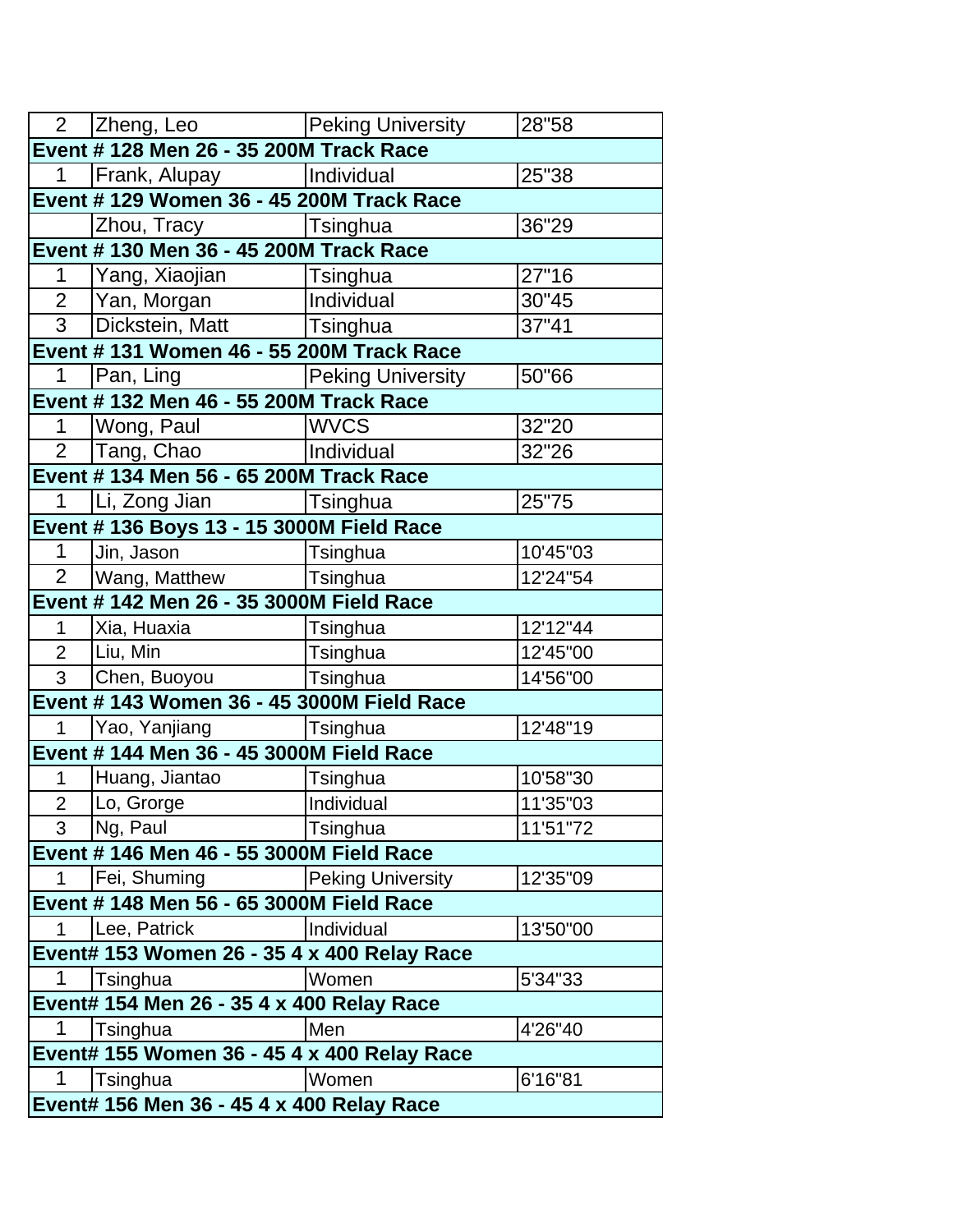| Event # 157 Kids 7 - 8 Long Jump<br>$\mathbf 1$<br>Yi, John<br>2.69M<br>Tsinghua<br>Event # 158 Girls 9 - 12 Long Jump<br>Invidual<br>1<br>Luan, Kevin<br>3.91M<br>Event #161 Boys 13 - 15 Long Jump<br>4.52M<br>$\mathbf{1}$<br>Yan, Danny<br>Tsinghua<br>$\overline{2}$<br>Huang, Joshua<br>Tsinghua<br>4.19M<br>Event # 162 Girls 16 - 18 Long Jump<br>$\mathbf 1$<br>4.19M<br>Huang, Cindy<br>Tsinghua<br>Event #163 Boys 16 - 18 Long Jump<br>1<br>6.10M<br>Kuang, Hondson<br>Individual<br>$\overline{2}$<br>Lee, Wei<br>5.05M<br>Individual<br>Event # 164 Women 19 - 25 Long Jump<br>$\mathbf{1}$<br>3.14M<br>Feng, Jean<br>Tsinghua<br>Event #167 Men 26 - 35 Long Jump<br>5.81M<br>Liu, Lin<br>$\mathbf{1}$<br>Tsinghua<br>5.37M<br>$\overline{2}$<br>Lu, Chenggang<br>Tsinghua<br>$\overline{3}$<br>Qu, Jidong<br>Tsinghua<br>4.61M<br>Event # 168 Women 36 - 45 Long Jump<br>Yuan, Shirley<br>4.16M<br>$\mathbf{1}$<br>Tsinghua<br>Li, Zhu<br>$\overline{2}$<br>3.76M<br>Tsinghua<br>Event # 169 Men 36 - 45 Long Jump<br>5.10M<br><b>Peking University</b><br>Wang, Jin<br>1<br>$\overline{2}$<br>Tsinghua<br>4.98M<br>Song, Xiyun<br>3<br>Liu, Sean<br>Individual<br>3.70M<br>Event #170 Women 46 - 55 Long Jump<br>$\mathbf 1$<br>Shi, Snow<br>Tsinghua<br>3.17M<br>$\overline{2}$<br>2.80M<br>Chen, WeiHua<br>Invidual<br>3<br>Sun, Mary<br>2.70M<br><b>PSU</b><br>Event # 171 Men 46 - 55 Long Jump<br>5.03M<br>$\mathbf{1}$<br>Zhai, Xiao Dong<br>Individual<br>Event # 172 Girls 13 - 15 Triple Jump<br>$\mathbf 1$<br>9.70M<br>Feng, Karen<br>Tsinghua<br>Event # 173 Boys 13 - 15 Triple Jump<br>$\mathbf 1$<br>Huang, Joshua<br>7.38M<br>Tsinghua | $\mathbf{1}$ | Tsinghua                              | Men | 4'35"28 |  |  |
|-------------------------------------------------------------------------------------------------------------------------------------------------------------------------------------------------------------------------------------------------------------------------------------------------------------------------------------------------------------------------------------------------------------------------------------------------------------------------------------------------------------------------------------------------------------------------------------------------------------------------------------------------------------------------------------------------------------------------------------------------------------------------------------------------------------------------------------------------------------------------------------------------------------------------------------------------------------------------------------------------------------------------------------------------------------------------------------------------------------------------------------------------------------------------------------------------------------------------------------------------------------------------------------------------------------------------------------------------------------------------------------------------------------------------------------------------------------------------------------------------------------------------------------------------------------------------------------------------------------------------------------------------------------------------|--------------|---------------------------------------|-----|---------|--|--|
|                                                                                                                                                                                                                                                                                                                                                                                                                                                                                                                                                                                                                                                                                                                                                                                                                                                                                                                                                                                                                                                                                                                                                                                                                                                                                                                                                                                                                                                                                                                                                                                                                                                                         |              |                                       |     |         |  |  |
|                                                                                                                                                                                                                                                                                                                                                                                                                                                                                                                                                                                                                                                                                                                                                                                                                                                                                                                                                                                                                                                                                                                                                                                                                                                                                                                                                                                                                                                                                                                                                                                                                                                                         |              |                                       |     |         |  |  |
|                                                                                                                                                                                                                                                                                                                                                                                                                                                                                                                                                                                                                                                                                                                                                                                                                                                                                                                                                                                                                                                                                                                                                                                                                                                                                                                                                                                                                                                                                                                                                                                                                                                                         |              |                                       |     |         |  |  |
|                                                                                                                                                                                                                                                                                                                                                                                                                                                                                                                                                                                                                                                                                                                                                                                                                                                                                                                                                                                                                                                                                                                                                                                                                                                                                                                                                                                                                                                                                                                                                                                                                                                                         |              |                                       |     |         |  |  |
|                                                                                                                                                                                                                                                                                                                                                                                                                                                                                                                                                                                                                                                                                                                                                                                                                                                                                                                                                                                                                                                                                                                                                                                                                                                                                                                                                                                                                                                                                                                                                                                                                                                                         |              |                                       |     |         |  |  |
|                                                                                                                                                                                                                                                                                                                                                                                                                                                                                                                                                                                                                                                                                                                                                                                                                                                                                                                                                                                                                                                                                                                                                                                                                                                                                                                                                                                                                                                                                                                                                                                                                                                                         |              |                                       |     |         |  |  |
|                                                                                                                                                                                                                                                                                                                                                                                                                                                                                                                                                                                                                                                                                                                                                                                                                                                                                                                                                                                                                                                                                                                                                                                                                                                                                                                                                                                                                                                                                                                                                                                                                                                                         |              |                                       |     |         |  |  |
|                                                                                                                                                                                                                                                                                                                                                                                                                                                                                                                                                                                                                                                                                                                                                                                                                                                                                                                                                                                                                                                                                                                                                                                                                                                                                                                                                                                                                                                                                                                                                                                                                                                                         |              |                                       |     |         |  |  |
|                                                                                                                                                                                                                                                                                                                                                                                                                                                                                                                                                                                                                                                                                                                                                                                                                                                                                                                                                                                                                                                                                                                                                                                                                                                                                                                                                                                                                                                                                                                                                                                                                                                                         |              |                                       |     |         |  |  |
|                                                                                                                                                                                                                                                                                                                                                                                                                                                                                                                                                                                                                                                                                                                                                                                                                                                                                                                                                                                                                                                                                                                                                                                                                                                                                                                                                                                                                                                                                                                                                                                                                                                                         |              |                                       |     |         |  |  |
|                                                                                                                                                                                                                                                                                                                                                                                                                                                                                                                                                                                                                                                                                                                                                                                                                                                                                                                                                                                                                                                                                                                                                                                                                                                                                                                                                                                                                                                                                                                                                                                                                                                                         |              |                                       |     |         |  |  |
|                                                                                                                                                                                                                                                                                                                                                                                                                                                                                                                                                                                                                                                                                                                                                                                                                                                                                                                                                                                                                                                                                                                                                                                                                                                                                                                                                                                                                                                                                                                                                                                                                                                                         |              |                                       |     |         |  |  |
|                                                                                                                                                                                                                                                                                                                                                                                                                                                                                                                                                                                                                                                                                                                                                                                                                                                                                                                                                                                                                                                                                                                                                                                                                                                                                                                                                                                                                                                                                                                                                                                                                                                                         |              |                                       |     |         |  |  |
|                                                                                                                                                                                                                                                                                                                                                                                                                                                                                                                                                                                                                                                                                                                                                                                                                                                                                                                                                                                                                                                                                                                                                                                                                                                                                                                                                                                                                                                                                                                                                                                                                                                                         |              |                                       |     |         |  |  |
|                                                                                                                                                                                                                                                                                                                                                                                                                                                                                                                                                                                                                                                                                                                                                                                                                                                                                                                                                                                                                                                                                                                                                                                                                                                                                                                                                                                                                                                                                                                                                                                                                                                                         |              |                                       |     |         |  |  |
|                                                                                                                                                                                                                                                                                                                                                                                                                                                                                                                                                                                                                                                                                                                                                                                                                                                                                                                                                                                                                                                                                                                                                                                                                                                                                                                                                                                                                                                                                                                                                                                                                                                                         |              |                                       |     |         |  |  |
|                                                                                                                                                                                                                                                                                                                                                                                                                                                                                                                                                                                                                                                                                                                                                                                                                                                                                                                                                                                                                                                                                                                                                                                                                                                                                                                                                                                                                                                                                                                                                                                                                                                                         |              |                                       |     |         |  |  |
|                                                                                                                                                                                                                                                                                                                                                                                                                                                                                                                                                                                                                                                                                                                                                                                                                                                                                                                                                                                                                                                                                                                                                                                                                                                                                                                                                                                                                                                                                                                                                                                                                                                                         |              |                                       |     |         |  |  |
|                                                                                                                                                                                                                                                                                                                                                                                                                                                                                                                                                                                                                                                                                                                                                                                                                                                                                                                                                                                                                                                                                                                                                                                                                                                                                                                                                                                                                                                                                                                                                                                                                                                                         |              |                                       |     |         |  |  |
|                                                                                                                                                                                                                                                                                                                                                                                                                                                                                                                                                                                                                                                                                                                                                                                                                                                                                                                                                                                                                                                                                                                                                                                                                                                                                                                                                                                                                                                                                                                                                                                                                                                                         |              |                                       |     |         |  |  |
|                                                                                                                                                                                                                                                                                                                                                                                                                                                                                                                                                                                                                                                                                                                                                                                                                                                                                                                                                                                                                                                                                                                                                                                                                                                                                                                                                                                                                                                                                                                                                                                                                                                                         |              |                                       |     |         |  |  |
|                                                                                                                                                                                                                                                                                                                                                                                                                                                                                                                                                                                                                                                                                                                                                                                                                                                                                                                                                                                                                                                                                                                                                                                                                                                                                                                                                                                                                                                                                                                                                                                                                                                                         |              |                                       |     |         |  |  |
|                                                                                                                                                                                                                                                                                                                                                                                                                                                                                                                                                                                                                                                                                                                                                                                                                                                                                                                                                                                                                                                                                                                                                                                                                                                                                                                                                                                                                                                                                                                                                                                                                                                                         |              |                                       |     |         |  |  |
|                                                                                                                                                                                                                                                                                                                                                                                                                                                                                                                                                                                                                                                                                                                                                                                                                                                                                                                                                                                                                                                                                                                                                                                                                                                                                                                                                                                                                                                                                                                                                                                                                                                                         |              |                                       |     |         |  |  |
|                                                                                                                                                                                                                                                                                                                                                                                                                                                                                                                                                                                                                                                                                                                                                                                                                                                                                                                                                                                                                                                                                                                                                                                                                                                                                                                                                                                                                                                                                                                                                                                                                                                                         |              |                                       |     |         |  |  |
|                                                                                                                                                                                                                                                                                                                                                                                                                                                                                                                                                                                                                                                                                                                                                                                                                                                                                                                                                                                                                                                                                                                                                                                                                                                                                                                                                                                                                                                                                                                                                                                                                                                                         |              |                                       |     |         |  |  |
|                                                                                                                                                                                                                                                                                                                                                                                                                                                                                                                                                                                                                                                                                                                                                                                                                                                                                                                                                                                                                                                                                                                                                                                                                                                                                                                                                                                                                                                                                                                                                                                                                                                                         |              |                                       |     |         |  |  |
|                                                                                                                                                                                                                                                                                                                                                                                                                                                                                                                                                                                                                                                                                                                                                                                                                                                                                                                                                                                                                                                                                                                                                                                                                                                                                                                                                                                                                                                                                                                                                                                                                                                                         |              |                                       |     |         |  |  |
|                                                                                                                                                                                                                                                                                                                                                                                                                                                                                                                                                                                                                                                                                                                                                                                                                                                                                                                                                                                                                                                                                                                                                                                                                                                                                                                                                                                                                                                                                                                                                                                                                                                                         |              |                                       |     |         |  |  |
|                                                                                                                                                                                                                                                                                                                                                                                                                                                                                                                                                                                                                                                                                                                                                                                                                                                                                                                                                                                                                                                                                                                                                                                                                                                                                                                                                                                                                                                                                                                                                                                                                                                                         |              |                                       |     |         |  |  |
|                                                                                                                                                                                                                                                                                                                                                                                                                                                                                                                                                                                                                                                                                                                                                                                                                                                                                                                                                                                                                                                                                                                                                                                                                                                                                                                                                                                                                                                                                                                                                                                                                                                                         |              |                                       |     |         |  |  |
|                                                                                                                                                                                                                                                                                                                                                                                                                                                                                                                                                                                                                                                                                                                                                                                                                                                                                                                                                                                                                                                                                                                                                                                                                                                                                                                                                                                                                                                                                                                                                                                                                                                                         |              |                                       |     |         |  |  |
|                                                                                                                                                                                                                                                                                                                                                                                                                                                                                                                                                                                                                                                                                                                                                                                                                                                                                                                                                                                                                                                                                                                                                                                                                                                                                                                                                                                                                                                                                                                                                                                                                                                                         |              |                                       |     |         |  |  |
|                                                                                                                                                                                                                                                                                                                                                                                                                                                                                                                                                                                                                                                                                                                                                                                                                                                                                                                                                                                                                                                                                                                                                                                                                                                                                                                                                                                                                                                                                                                                                                                                                                                                         |              |                                       |     |         |  |  |
|                                                                                                                                                                                                                                                                                                                                                                                                                                                                                                                                                                                                                                                                                                                                                                                                                                                                                                                                                                                                                                                                                                                                                                                                                                                                                                                                                                                                                                                                                                                                                                                                                                                                         |              |                                       |     |         |  |  |
| Event # 174 Girls 16 - 18 Triple Jump                                                                                                                                                                                                                                                                                                                                                                                                                                                                                                                                                                                                                                                                                                                                                                                                                                                                                                                                                                                                                                                                                                                                                                                                                                                                                                                                                                                                                                                                                                                                                                                                                                   |              |                                       |     |         |  |  |
| 1<br>8.82M<br>Huang, Cindy<br>Tsinghua                                                                                                                                                                                                                                                                                                                                                                                                                                                                                                                                                                                                                                                                                                                                                                                                                                                                                                                                                                                                                                                                                                                                                                                                                                                                                                                                                                                                                                                                                                                                                                                                                                  |              |                                       |     |         |  |  |
|                                                                                                                                                                                                                                                                                                                                                                                                                                                                                                                                                                                                                                                                                                                                                                                                                                                                                                                                                                                                                                                                                                                                                                                                                                                                                                                                                                                                                                                                                                                                                                                                                                                                         |              | Event # 176 Women 19 - 25 Triple Jump |     |         |  |  |
| 1<br>9.53<br>Qu, Jidong<br>Tsinghua                                                                                                                                                                                                                                                                                                                                                                                                                                                                                                                                                                                                                                                                                                                                                                                                                                                                                                                                                                                                                                                                                                                                                                                                                                                                                                                                                                                                                                                                                                                                                                                                                                     |              |                                       |     |         |  |  |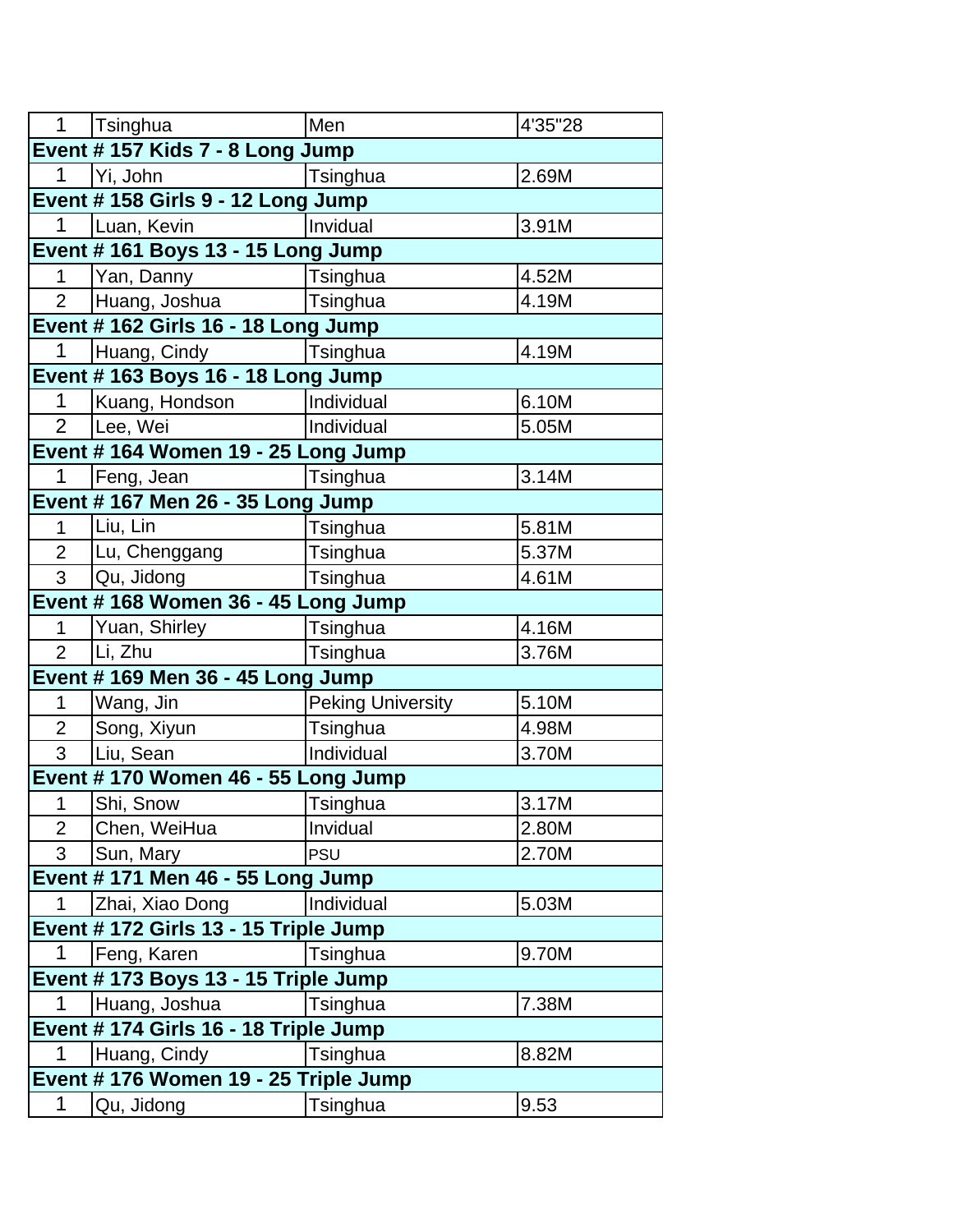| Event # 180 Women 36 - 45 Triple Jump |                                          |                          |        |  |  |
|---------------------------------------|------------------------------------------|--------------------------|--------|--|--|
| 1                                     | Wang, Jin                                | <b>Peking University</b> | 10.05M |  |  |
| 1                                     | Gang Chen                                | <b>HNFA</b>              | 10.05M |  |  |
|                                       | Event # 181 Men 36 - 45 Triple Jump      |                          |        |  |  |
| 1                                     | Song, Xiyun                              | Tsinghua                 | 10.18M |  |  |
| $\overline{2}$                        | Huang, Jiantao                           | Tsinghua                 | 8.73M  |  |  |
|                                       | Event # 183 Men 46 - 55 Triple Jump      |                          |        |  |  |
| 1                                     | Huang, LaiQing                           | Tsinghua                 | 8.51M  |  |  |
|                                       | <b>Event # 185 Boys 9 - 10 Shot Put</b>  |                          |        |  |  |
| 1                                     | Shi, Robert                              | <b>UCSF</b>              | 6.14M  |  |  |
| $\overline{2}$                        | Zhou, Andy                               | Individual               | 4.95M  |  |  |
|                                       | <b>Event # 189 Boys 13 - 15 Shot Put</b> |                          |        |  |  |
| 1                                     | Zhou, Alvin                              | Individual               | 9.96M  |  |  |
| $\overline{2}$                        | Huang, Joshua                            | Tsinghua                 | 9.37M  |  |  |
|                                       | <b>Event # 191 Boys 16 - 18 Shot Put</b> |                          |        |  |  |
| 1                                     | Dave Zheng                               | Individual               | 9.37M  |  |  |
|                                       | Event # 195 Men 26 - 35 Shot Put         |                          |        |  |  |
| 1                                     | Zhou, Ming                               | Tsinghua                 | 9.91M  |  |  |
| $\overline{2}$                        | Zhou, Ying                               | Tsinghua                 | 9.90M  |  |  |
| 3                                     | Wu, Fi                                   | Tsinghua                 | 9.51M  |  |  |
|                                       | Event # 196 Women 36 - 45 Shot Put       |                          |        |  |  |
| 1                                     | Li, Zhu                                  | Tsinghua                 | 9.16M  |  |  |
| $\overline{2}$                        | Zhou, Mary                               | Tsinghua                 | 8.05M  |  |  |
|                                       | Event # 197 Men 36 - 45 Shot Put         |                          |        |  |  |
| 1                                     | Song, Xiyun                              | Tsinghua                 | 8.71M  |  |  |
| $\overline{2}$                        | Chen, Gang                               | <b>HNFA</b>              | 8.24M  |  |  |
|                                       | Event # 198 Women 46 - 55 Shot Put       |                          |        |  |  |
| 1                                     | Zheng, Huihong                           | Individual               | 7.82M  |  |  |
| $\overline{2}$                        | Song, Judy                               | Tsinghua                 | 9.53   |  |  |
|                                       | Event # 199 Men 46 - 55 Shot Put         |                          |        |  |  |
| 1                                     | Chen, Paul                               | Individual               | 11.41M |  |  |
| $\overline{2}$                        | Yan, Zixing                              | Tsinghua                 | 10.24M |  |  |
| 3                                     | Wang, Mark                               | Individual               | 10.22M |  |  |
| Event # 200 Women 56 - 65 Shot Put    |                                          |                          |        |  |  |
| 1                                     | Ji, Meifang                              | Tsinghua                 | 3.88M  |  |  |
| Event # 201 Men 56 - 65 Shot Put      |                                          |                          |        |  |  |
| 1                                     | Hu, He                                   | Tsinghua                 | 8.55M  |  |  |
|                                       | Event # 202 Women 66 up Shot Put         |                          |        |  |  |
| 1                                     | Jiang, Xueqin                            | Tsinghua                 | 5.06M  |  |  |
|                                       | Event # 203 Men 66 up Shot Put           |                          |        |  |  |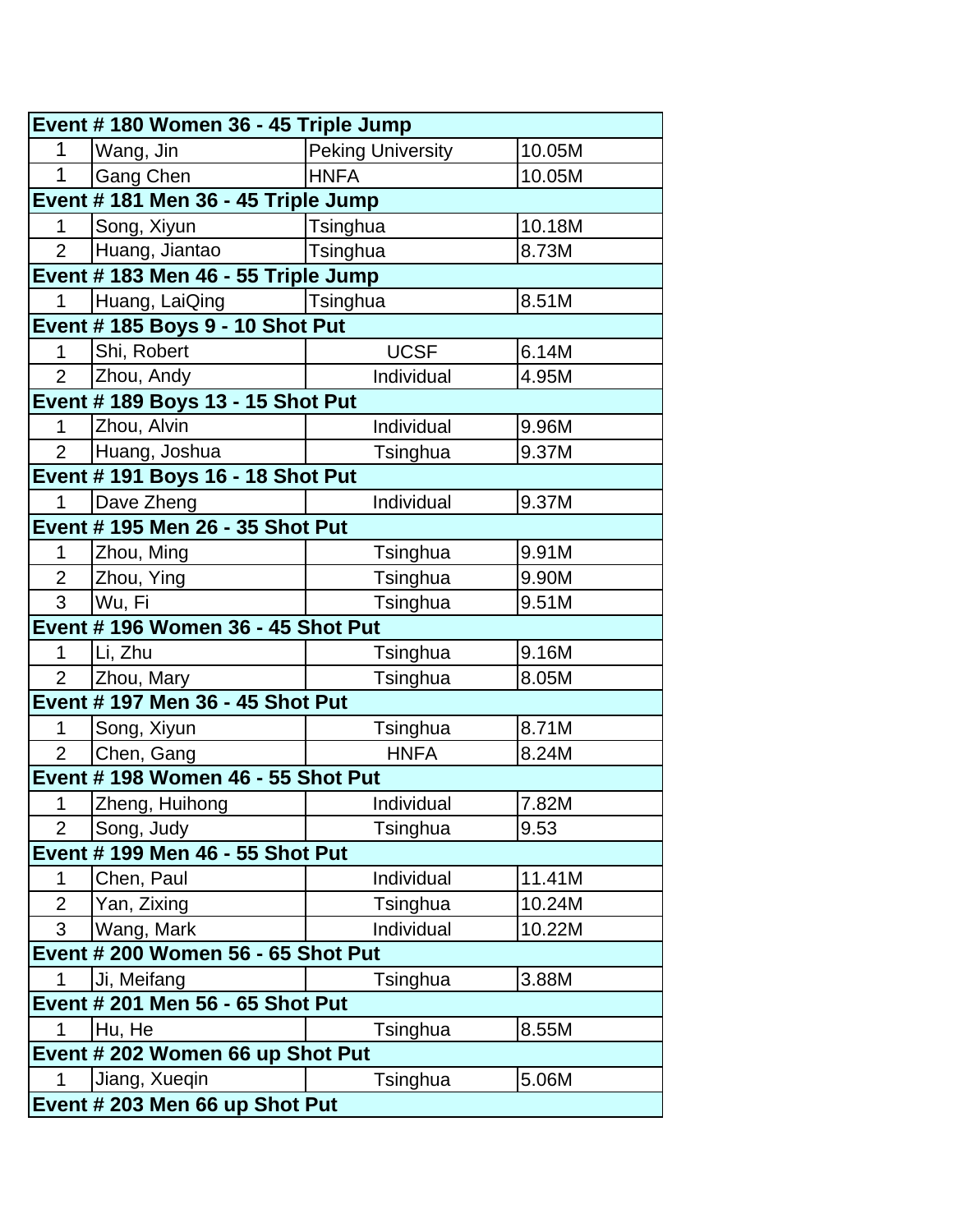| 1                                 | Sun, Kai                            | Individual | 8.88M |  |  |
|-----------------------------------|-------------------------------------|------------|-------|--|--|
| $\overline{2}$                    | Qu, Limin                           | Tsinghua   | 8.53M |  |  |
| 3                                 | Wong, Joel                          | Individual | 8.28M |  |  |
|                                   | Event # 204 Kids 7 - 8 High Jump    |            |       |  |  |
| 1                                 | YI, Jiansi                          | Tsinghua   | 0.90M |  |  |
|                                   | Event # 205 Kids 9 -10 High Jump    |            |       |  |  |
| 1                                 | Tian, Alex                          | Individual | 0.99M |  |  |
| $\overline{2}$                    | Wang, Brian                         | Individual | 0.93M |  |  |
|                                   | Event # 208 Girls 13 - 15 High Jump |            |       |  |  |
| 1                                 | Liu, Kitty                          | Tsinghua   | 1.30M |  |  |
|                                   | Event # 209 Boys 13 - 15 High Jump  |            |       |  |  |
| 1                                 | Du, Fiyu                            | Individual | 1.80M |  |  |
| $\overline{2}$                    | Huang, Joshua                       | Tsinghua   | 1.10M |  |  |
|                                   | Event # 214 Women 26 - 35 High Jump |            |       |  |  |
| $\mathbf 1$                       | Liu, Pengbo                         | Tsinghua   | 0.95M |  |  |
|                                   | Event # 215 Men 26 - 35 High Jump   |            |       |  |  |
| 1                                 | Lu, Changgang                       | Tsinghua   | 1.65M |  |  |
| $\overline{2}$                    | Wang, Jiang                         | Tsinghua   | 1.40M |  |  |
| 3                                 | Jiang, Niuyue                       | Tsinghua   | 1.25M |  |  |
| Event # 217 Men 36 - 45 High Jump |                                     |            |       |  |  |
| 1                                 | Yi, Yanyou                          | Tsinghua   | 1.20M |  |  |
| $\overline{2}$                    | Liu, Sean                           | Tsinghua   | 1.15M |  |  |
| 3                                 | Yang, Xiaojian                      | Tsinghua   | 1.00M |  |  |
|                                   | Event # 218 Women 46 - 55 High Jump |            |       |  |  |
| 1                                 | Wu, Qian                            | Tsinghua   | 1.50M |  |  |
| $\overline{2}$                    |                                     |            |       |  |  |